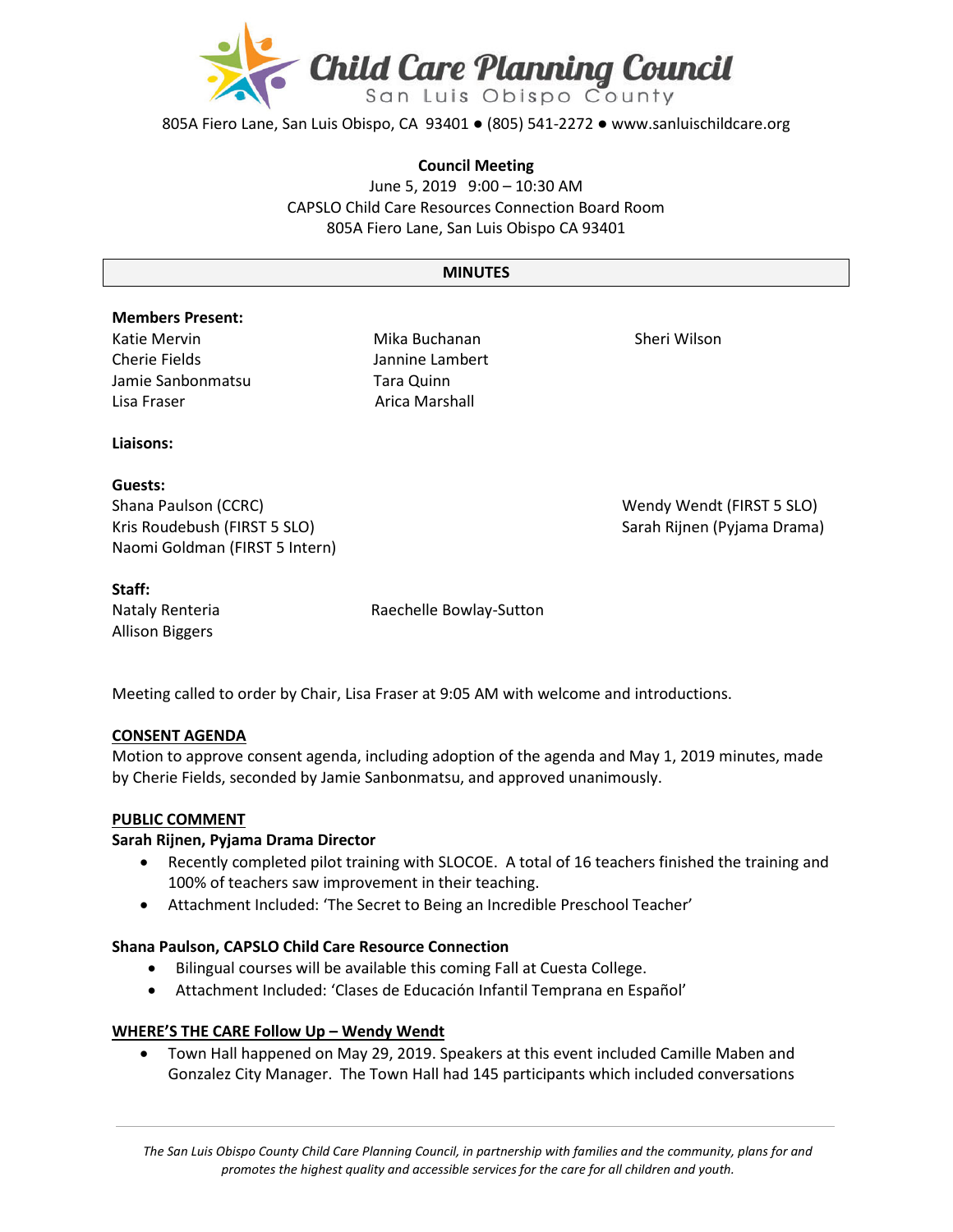regarding discounted rates, zoning, community resourses, PTO pool, and learning communities. Will continue to meet to identify the next steps.

## **CITY OF SAN LUIS OBISPO CHILD CARE PLANNING**

Council Staff recommends supporting First 5 San Luis Obispo County to serve as the lead in connecting and contracting with the City of San Luis Obispo to retain an independent consultant to research possible and obtainable next steps for the City of San Luis Obispo and develop a plan to support child care at the city level. The Council and Resource & Referral Agency would serve in an advisory capacity to First 5 SLO, City of SLO and the Independent Contractor to help guide the process, data collection and analysis. Council Staff recommends creating a subcommittee to support this effort.

• Attachment Included: Strategic Plan

Motion to approve City of San Luis Obispo Child Care Planning made by Katie Mervin, seconded by Arica Marshall, approved unanimously.

## **COORDINATOR REPORT – Raechelle Bowlay-Sutton**

Britney Ogden will serve as the Early Care Education Supervisor. Replacement Center-Based Early Childhood Education Specialist, David Fimbres, replacing Britney Ogden will be starting July 1, 2019. Quality Counts San Luis Obispo County has been selected to participate in the Early Math Initiative Professional Development Opportunity. More details and information to come. Application for the 2019-2020 CSPP-CMIG QRIS Block Grant was submitted to CDE on May 28, 2019. CMIG portion of the grant declined. Grant award \$143, 147. American Institutes for Research (AIR) is working with the California Department of Education (CDE) to conduct a needs assessment that is required for the Preschool Development Grant, or PDG.

- Report included in meeting materials
- Attachments:
	- o Birth to 12<sup>th</sup> Grade Water Cooler Conference
	- o Early Math Symposium
	- o California Econ Impact Infographic
	- o California Talking Points
	- o California Fact Sheet

### **QUALITY COUNTS UPDATE**

Currently closing out the fiscal year and rating all programs. Stipends are being sent out. Will have final award amount at the next meeting.

### **2018-2019 ANNUAL REPORT**

Annual Report is due in September. Discussed topics that should be included in the Annual Report such as; In-Kind with Community Partners, Town Hall, Where's the Care News Article, and City Representation.

• Annual Report Draft included in meeting materials

### **2019-2020 MEETING CALENDAR**

Recommend changing our meeting times from 9:00-11:00 AM for the next fiscal year.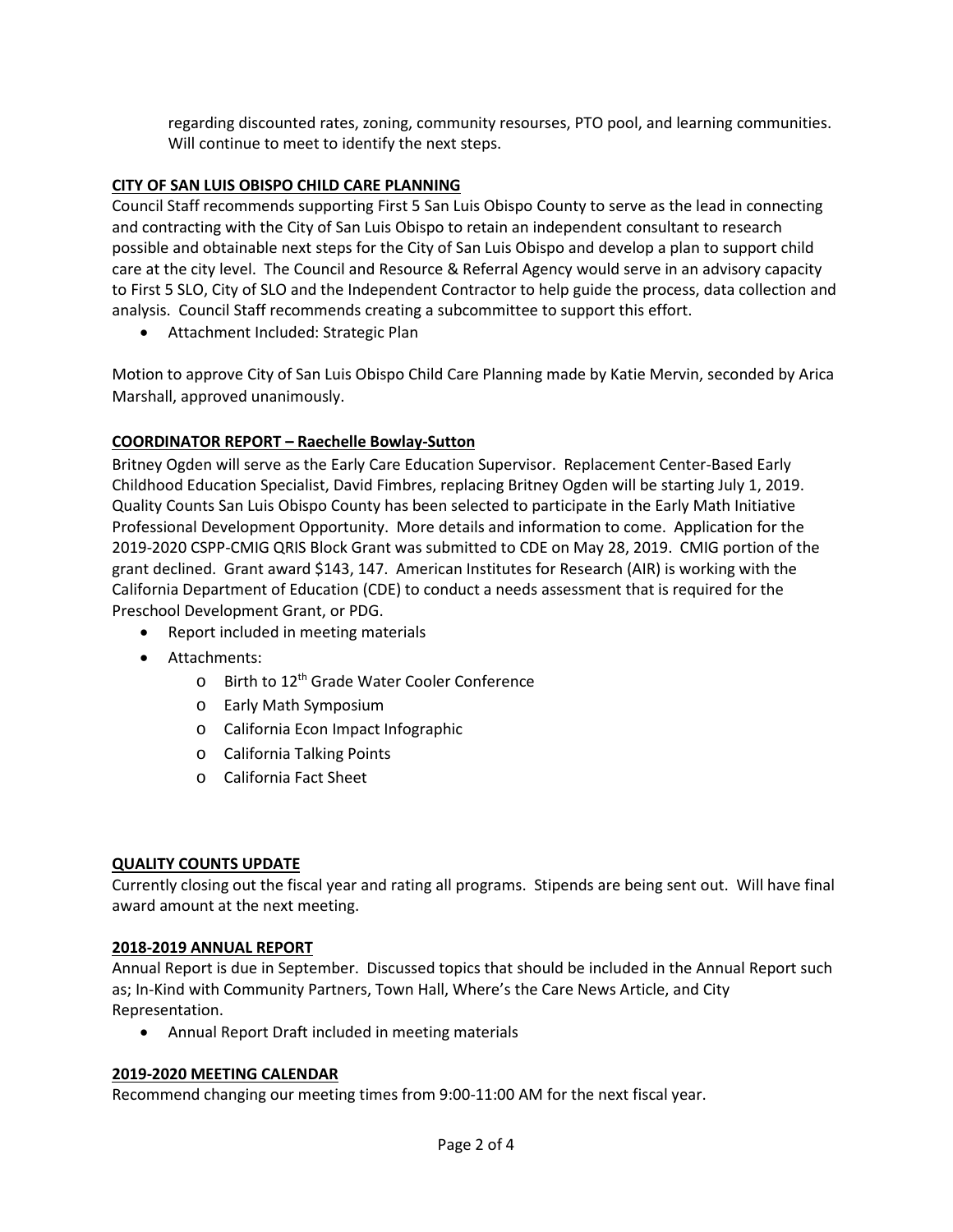Motion to approve the 2019-2020 Meeting Calendar made by Cherie Fields, seconded by Mika Buchanan, and approved unanimously.

# **COMMITTEE REPORTS**

## **Lisa Fraser, Center for Family Strengthening**

• Leadership & Advocacy Professional Development Fund Policy Committee.

## **Jamie Sanbonmatsu, Valley View Children's Center and CQEL**

- Legislative season has just started. CQEL has been invited to join many of the current conversations.
- Attachments:
	- o AB123
	- o AB124

# **COUNCIL MEMBER ANNOUNCEMENTS & PROGRAM UPDATES**

## **Cherie Fields, San Luis Obispo County Public Health**

• Currently working with the Department of Social Services. Bringing Healthy Families of America evidence based curriculum. Have two new positions; Community Health Workers. Currently have 12 nurses in the field.

## **Tara Quinn, Paso Robles Youth Development and Enrichment Program**

• Still struggling to fill positions with qualified staff in the after school programs.

### **Katie Mervin, Cuesta College**

• New evening child care program will go through.

### **Jannine Lambert, SLO County Department of Social Services**

• Currently working on changing our organizational structure while reaching the end of their fiscal year. Gearing up for changes as they start converting to new system. SSI expansion; individuals receiving or authorized to receive Supplemental Security Income are eligible for CalFresh.

### **Mika Buchanan, CAPSLO Child Care Resource Connection**

• Still continue to enroll families. An electronic waiting list has been added in our San Luis Obispo County Child Care Planning Council website.

### **Lisa Fraser, Center for Family Strengthening**

• Child Abuse Prevention Planning team has been launched.

# **ANNOUNCEMENT OF 2020-2021 COUNCIL CHAIR**

Nominations were open May 1, 2019 – May 24, 2019. Nominations were submitted at our council meeting or via email. Council staff has confirmed the acceptance of the new 2020-2021 Council Chair, Katie Mervin, by consensus.

### **ADJOURNMENT**

The meeting adjourned at 10:31 AM.